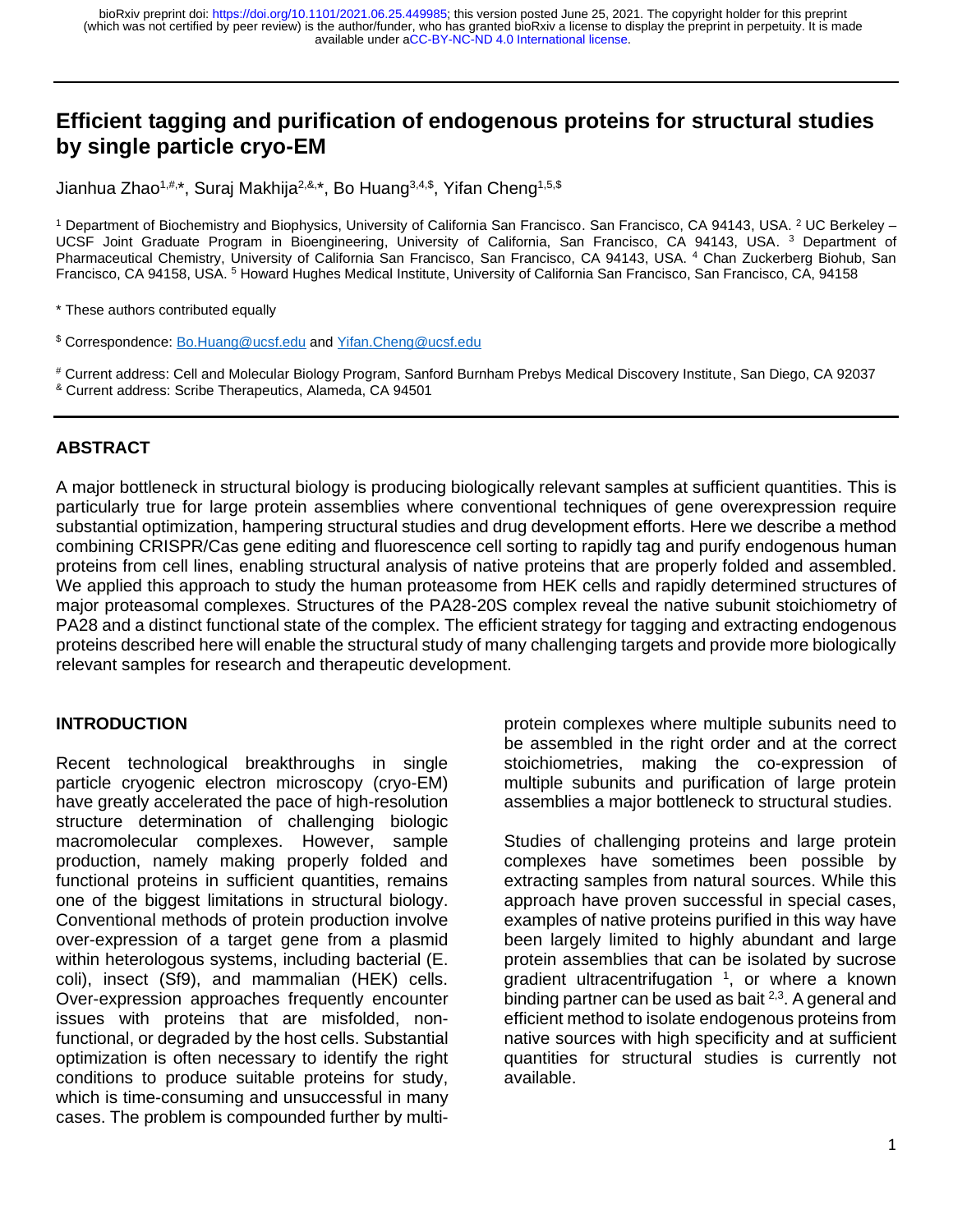Recent technological advances in clustered regularly interspaced palindromic repeats (CRISPR) / Cas-mediated genome engineering have inspired a new way to target endogenous proteins from native sources by genetically incorporating an affinity tag onto a protein of interest for purification and structural analysis <sup>4,5</sup>. However, the timeconsuming process of generating and selecting gene-edited cells have become a barrier to the widespread adoption of this approach. Here we describe a general and highly efficient method to tag endogenous proteins in mammalian cells for purification and structural analysis. Leveraging the unique properties of split fluorescent proteins <sup>6</sup>, we utilize a small peptide tag that enables both cell selection and affinity purification while minimizing potential structural perturbations.

We demonstrate this approach on the study of endogenous human proteasomal complexes. The proteasome plays an essential role in protein degradation and is critical to maintaining cellular protein homeostasis<sup>7</sup>. Changes to proteostasis in cells and decreases in protein degradation due to a decline in proteasomal activity have been linked to aging and neurodegeneration <sup>8</sup>. While the proteasome has been a topic of extensive studies primarily centering on the bacterial homologues, the study of the mammalian proteasome remains challenging due to its structural complexity. Previous studies have utilized complex strategies to capture distinct human proteasomal complexes <sup>9-12</sup>, but a general strategy to analyze different proteasomal complexes from the same system and at the same time is not available. Here, we demonstrate the ability to visualize and study multiple proteasomal complexes simultaneously by single particle cryo-EM. Additionally, we zoom in on a particular proteasome complex to reveal novel aspects of proteasome function, thus demonstrating the power of the approach described in this study.

#### **RESULTS**

#### **Rapid tagging and purification of endogenous proteins**

A general strategy for tagging and extracting endogenous proteins for structural studies requires three considerations: (1) the tag needs to have a highly specific and high affinity binder for purification, (2) identification and isolation of cells with the correct tag insertion need to be rapid, and most importantly (3) the overall tag must be small to minimize potential structural perturbations and to

enable the use of the highly resource-efficient and scalable CRISPR/Cas9 knock-in pipeline 6,13, which has recently been scaled up to tag ~1300 genes in human cells <sup>14</sup>. For this purpose, we engineered a tandem FP11-StrepII tag (29 a.a. including the linker, which fits well into the size limit of synthetic single-strand oligo donor DNAs). In this tag, FP11 provides the capability for rapid selection by fluorescence assisted cell sorting (FACS), and StrepII is a small and highly specific marker for purification (Figure 1). FP11's, including GFP[11]<sup>13</sup>, mNeonGreen2[11]  $15$  and sfCherry2[11]  $16$ , are derived by splitting out the last β strand of fluorescent proteins. Once the tagged protein is expressed, they can spontaneously complement with the corresponding FP1-10 fragment to form a functional fluorescent protein, enabling subsequent sorting of cells containing correct knock-in's by FACS. Moreover, our method utilizes a FP1-10 fragment that is only transiently expressed, resulting in purified proteins from expanded cells that do not contain a bulky, full-sized fluorescent protein that may interfere with structure or function. The entire process, from design of gRNA and templates to purified protein, can be completed in 3-4 weeks, with multiple experiments easily performed in parallel.

To demonstrate this approach, we used the human proteasome as a model system. The mammalian proteasome core particle, 20S, is a large barrelshaped protein complex comprised of four stacked heptameric rings, which include two inner  $\beta$ -rings flanked by two outer  $\alpha$ -rings that are each formed by 7 different  $\alpha$  or  $\beta$  subunits <sup>17</sup>. The proteolytic sites are located in the N termini of  $\beta$ -subunits facing interior of the proteolytic chamber. In each  $\alpha$ -ring, the N termini of the  $\alpha$  subunits form a gate preventing unregulated protein degradation <sup>18</sup>. There are three known types of endogenous proteasomal activators that bind to the 20S  $\alpha$ -ring to open its gate. With two  $\alpha$ -rings in 20S, activators can bind in mixed configurations to produce a diverse population with different activators bound. One activator is the ATPdependent 19S complex that recognizes and unfolds ubiquitinated substrates for degradation in an ATP dependent manner. The function of the other two activators, PA28 and PA200, are ATP independent. PA28 is upregulated by interferon-γ during antigen presentation  $19,20$  and oxidative stress to degrade unfolded proteins  $21$ . On the other hand, PA200 is found in the nucleus and is believed to be important for the degradation of histone proteins in DNA repair 22 .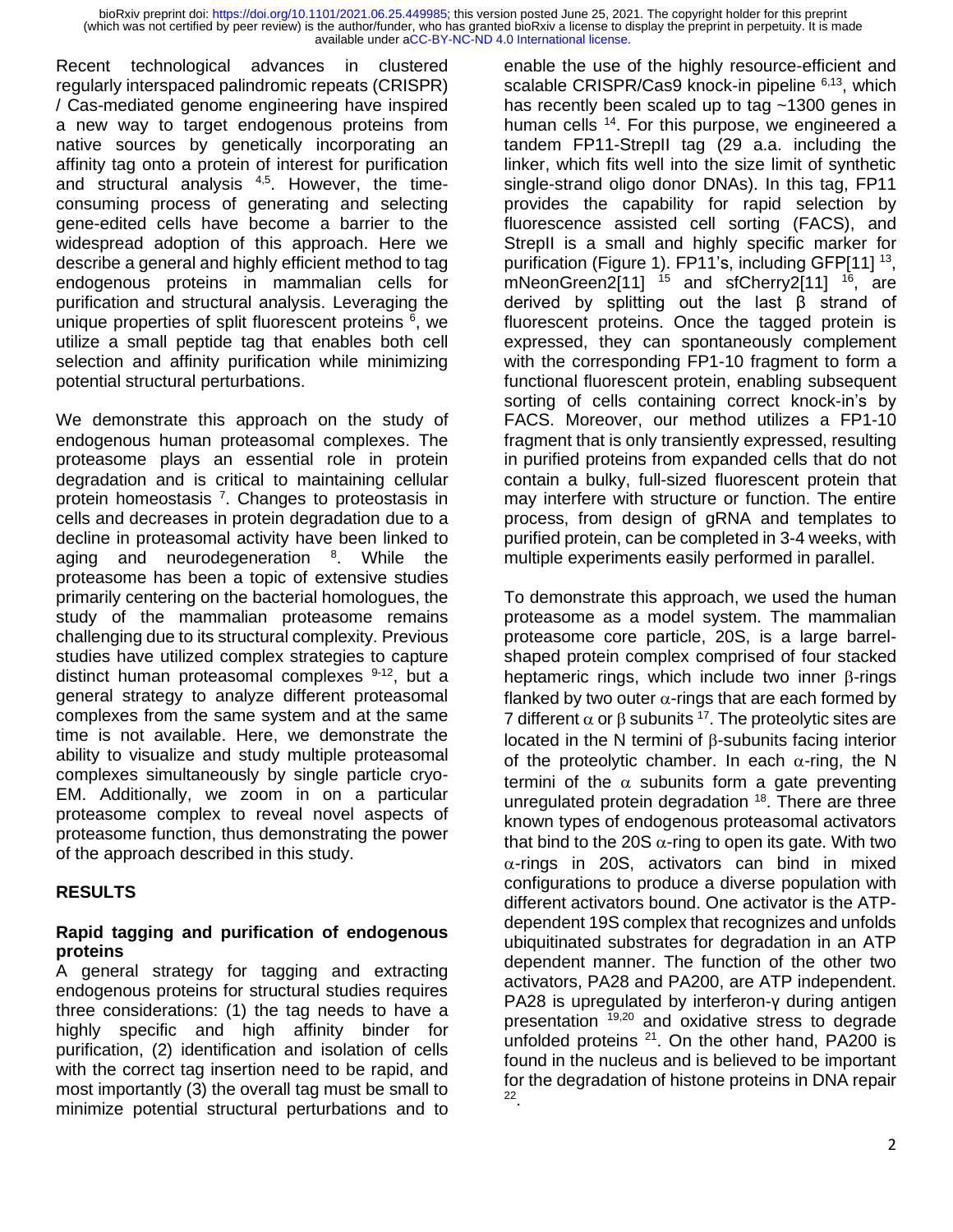

**Figure 1. Rapid tagging and purification of endogenous proteins for structural studies.** (**A**) Single-stranded DNA encoding FP11-StrepII is delivered into the nucleus of HEK cells along with Cas9 protein complexed with gene-specific guide RNA. Subsequent DNA cleavage and repair results in a mixed population of cells with and without FP11-StrepII successfully incorporated. Transient expression of FP1-10 in the cells enables conjugation between FP1-10 and FP11 to form fluorescent molecules, allowing rapid isolation of cells containing the tag by fluorescence assisted cell sorting (FACS). The isolated cell population can be expanded without the need for single cell clonal selection to allow rapid scaling up of cultures for structural studies. Additionally, the cells are expanded in the absence of FP1-10, resulting in a short 29 amino acid tag on the target protein. The protein can be subsequently purified using the robust and highly specific StrepII affinity marker. (**B**) Tagging and purification of the endogenous human proteasome enables the isolation of a diverse population of different proteasomal complexes, which can be visualized by negative stain EM and 2D classification. Scale bar, 50 Å. (**C**) The purified samples can be analyzed by single particle cryo-EM to determine highresolution structures of the different complexes. Scale bar, 20 Å.

To facilitate the acquisition of sufficient material for structural studies, Expi293 cells were used to enable high-density growth in suspension. Because the C termini of the β subunits are exposed outside of the 20S barrel, we incorporated a mNG2[11]-StrepII tag onto the C terminus of the 20S β1 (Psmb6), β2 (Psmb7), and β4 (Psmb2) subunits to create three different cell lines. FACS sorting of the cells revealed positive knock-in efficiencies of 5%, 11%, and 24% for β1, β2, and β4, respectively (Supplementary Figure 1). While FACS can separate cells with and without successful knock-ins, the different efficiencies highlight the importance of subunit choice and targeting multiple subunits in parallel to maximize success when tagging protein complexes. Focusing on the β4/Psmb2 cell line, we purified the human proteasome in complex with different activators and visualized these assemblies by negative stain EM (Figure 1B, Supplementary Figure 2). In the absence of additional ATP or its analogs, affinity pull-down of 20S resulted in mostly 20S alone or capped on one end with PA200, allowing us to determine cryo-EM structures of these complexes to  $\sim$ 2.8 and  $\sim$ 3.2 Å resolution, respectively (Figure 1C, Supplementary Figure 3, Supplementary Table 1). The lack of nucleotide during purification likely led to the disassociation of the 19S regulatory cap from 20S. Indeed, purification in the presence of the ATP analog AMP-PNP allowed us to capture and determine a cryo-EM map of the 19S-20S complex, which appears to be an average of different conformations (Figure 1C). The conformational states of the human 19S-20S proteasome have been well characterized recently <sup>10,11</sup> and therefore we did not perform detailed analysis of this proteasome assembly.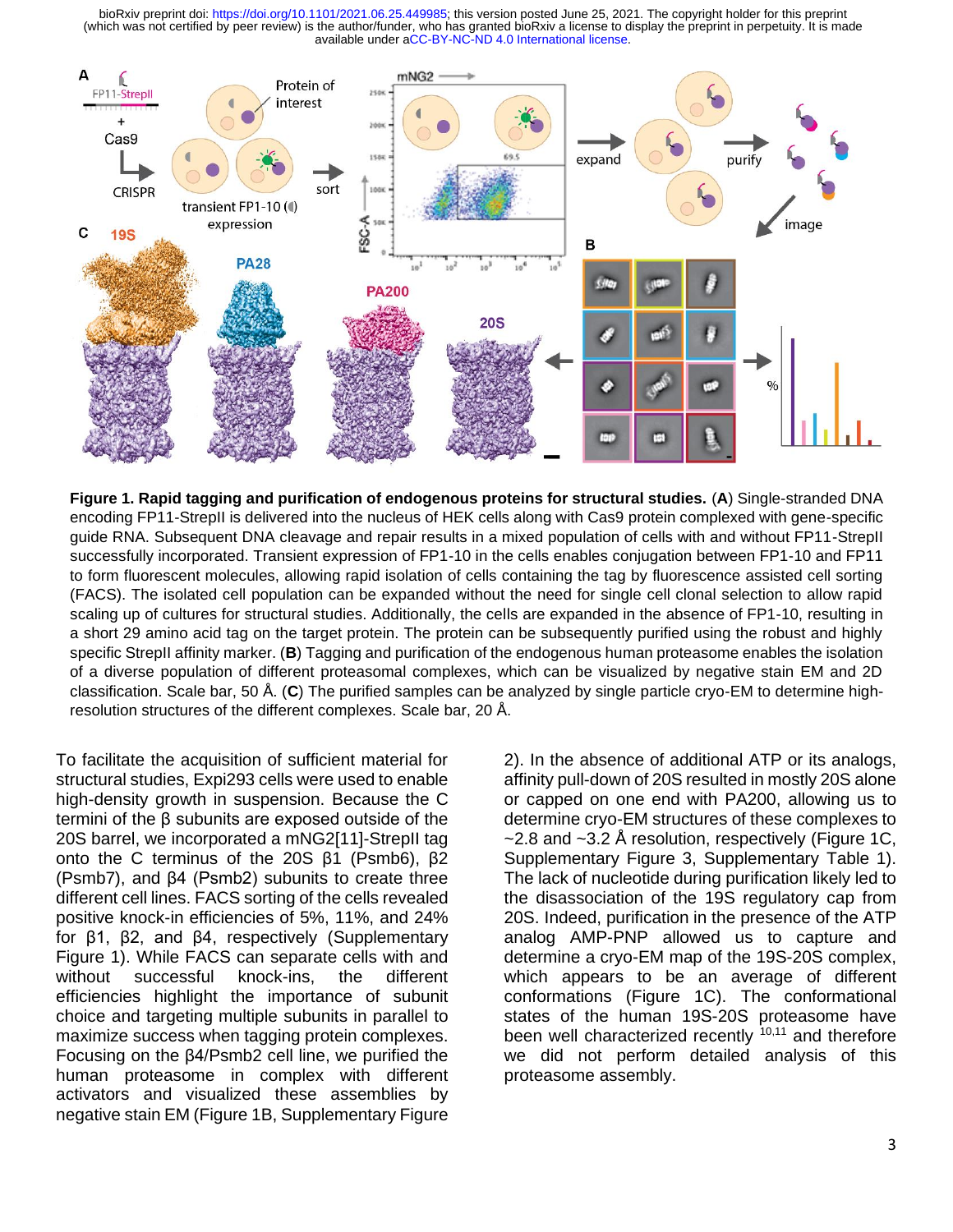#### **Mapping protein interactions at high resolution**

The purification of endogenous proteins captures their native interaction partners and allows visualization of the protein complexes that exist in the cell. Computational classification of the cryo-EM images can further help to shed light on the relative abundance of these complexes, enabling the construction of semi-quantitative high-resolution protein interaction maps (Figure 2). The purification of the 20S proteasome with a tag on β4/Psmb2 enabled the isolation of 20S in complex with its expected interaction partners: 19S, PA200, and PA28 (Figure 1). While double-capped proteasomes were visualized in the negative stain analysis of this sample (Supplementary Figure 2), double-capped species were not observed as a significant population in the cryo-EM images (Figure 2A). Some of the protein complexes likely dissociated during cryo-EM sample preparation, suggesting that negative stain EM is potentially more reliable than cryo-EM for quantifying the distribution of different protein assemblies. Despite this potential limitation, the observed proportion of 19S-20S complexes to PA200-20S and PA28-20S complexes is in line with the expected proportions of these complexes in the cell <sup>8,23</sup>. Future work would be necessary to enable more robust quantifications of the absolute abundance of protein complexes in a sample, perhaps by cross-linking the proteins to preserve their integrity prior to sample preparation and imaging.



Computational sorting and classification of cryo-EM images allow structure determination of multiple protein assemblies from a heterogenous sample. However, practical restrictions on dataset size impose certain limitations on high-resolution structure determination of complexes with low abundance. Pull-down of 20S by StrepII-tagged β4 (Psmb2) resulted in a mix of different complexes that allowed structure determination of proteasome assemblies making up at least  $~10\%$  of the total particle images (Figure 2A). On the other hand, structural analysis of PA28-20S, which comprised less than 1% of the particle images, was challenging. To study this relatively rare class, we engineered an sfCherry2[11]-ALFAtag onto the N-terminus of the PA28 α subunit using the method described above, except here we used a split sfCherry system <sup>16</sup> rather than split mNG2. One step affinity purification using an NbALFA nanobody resin  $24$  yielded proteasome assemblies capped with PA28 (Figure 2B), including double-capped proteasomes. Cryo-EM analysis of this sample allowed us to determine structures of single-capped PA28-20S and double-capped PA28- 20S-PA28 to  $\sim$ 2.8 and  $\sim$ 3.3 Å resolution, respectively (Figure 3, Supplementary Figure 3, Supplementary Table 1). Thus, we demonstrate the ability to target specific complexes, including rare subpopulations, by tagging select proteins. Additionally, the tagging of PA28 with sfCherry2[11]- ALFAtag was performed in the cell line that already

> **Figure 2. Semi-quantitative protein interaction maps of Psmb2 and Psme1.** (**A**) Tagging and affinity pulldown of 20S β4 subunit (Psmb2) copurifies with activators 19S, PA28, and PA200. Subsequent cryo-EM imaging and computational classification reveals the relative proportion of different complexes. Lines connecting different components indicate an observed interaction (as shown by the 2D images on the right); double lines indicate two copies of a particular activator. Percentages indicate the relative proportion of particle images in a particular class (designated by colored region or node on lines connecting different components). (**B**) Tagging and affinity pull-down of PA28 α subunit (Psme1) enriches for proteasomal complexes containing PA28.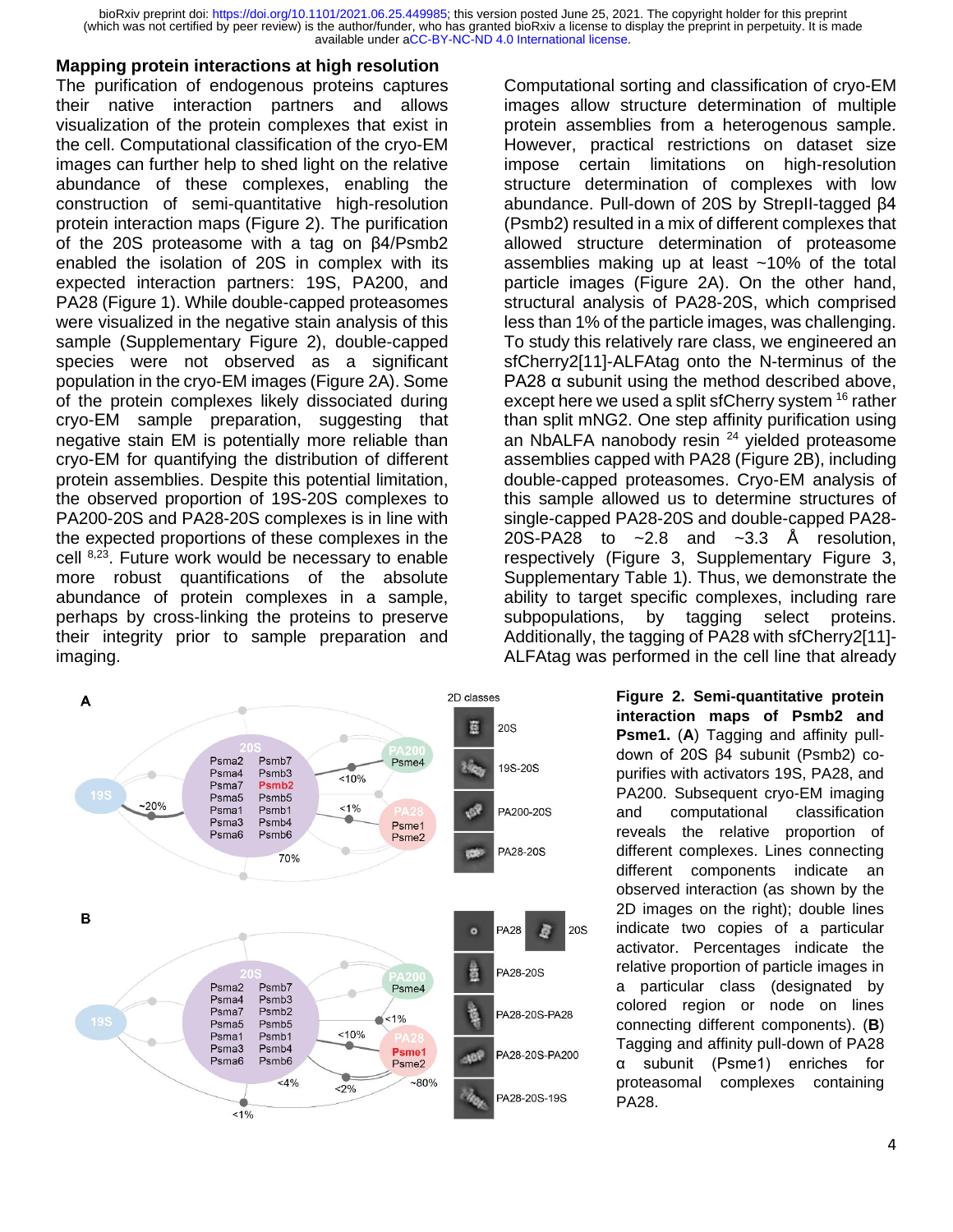contained mNG2[11]-StrepII-tagged 20S, demonstrating the ability to multiplex orthogonal tags onto different subunits of a larger protein assembly to increase target specificity.

#### **Stoichiometry of the endogenous PA28**

Conventional methods of protein overexpression in non-native conditions can result in protein assemblies that do not accurately represent their physiological stoichiometries, which has historically been a challenging problem in structural biology. One advantage of targeting endogenous proteins is it provides macromolecular assemblies in their native configurations, enabling studies that are more biologically relevant. One example that highlights the benefit of this approach is the proteasomal activator PA28, which is comprised of alternating α and β subunits arranged into a heptameric ring with a pseudo-7-fold symmetry. Previous crystallographic structural analysis of the mouse PA28αβ hetero-heptamer found a stoichiometry of 4 α and 3 β subunits  $25$ . The protein complex for this previous study was produced by heterologous coexpression of the two subunits, which form a 4α/3β assembly reportedly due to a more thermodynamically stable α-α interface compared to the β-β interface. A more recent cryo-EM study of heterologously expressed human PA28αβ mixed *in vitro* with bovine 20S also made a similar conclusion <sup>9</sup>. Interestingly, our study of the endogenous human PA28-20S proteasome revealed a different stoichiometry of PA28. The high-quality density map of the PA28-20S complex reported here provides unambiguous assignment of 3  $α$  and 4  $β$  subunits (Figure 3A, Supplementary Figure 4), different from the 4α/3β assembly observed previously.

What might be the functional importance of PA28 stoichiometry? Our structure of the PA28-20S complex shows six out of seven C termini of PA28 engaged in stable interactions with the binding pockets of the 20S alpha-ring (Figure 3B). There is one low-occupancy binding site situated between the 20S  $\alpha$ 1 and  $\alpha$ 2 subunits where a phenylalanine,  $\alpha$ 1 F29, may be sterically hindering the binding of the C-terminal tail of the PA28 β subunit (Figure 3B). The other six unique binding pockets are well engaged with the corresponding C termini of the PA28 3α/4β assembly. On the other hand, the PA28 4α/3β assembly derived from heterologous coexpression showed only partial association with native 20S when assembled *in vitro* <sup>9</sup>. These results suggest that PA28 in a 4α/3β arrangement has reduced binding affinity to 20S compared to a 3α/4β



**Figure 3. Structure and stoichiometry of the endogenous human PA28-20S proteasomal complex.** (**A**) Cryo-EM map of PA28-20S shows PA28 associating tightly with 20S, resulting in well-defined density for the entire complex. The high-quality density map allows clear assignment of 3 α and 4 β subunits in PA28 (Supplementary Figure 4). Scale bar, 10 Å. (**B**) 6 out of 7 binding sites on the α-ring of 20S is occupied by the C-terminal tails of PA28 subunits, providing a strong anchor for PA28 on 20S. The unoccupied binding site located between 20S α1 and α2 contains phenylalanine F29, which is unique at that position and may be hindering the binding of the C-terminal tail of PA28.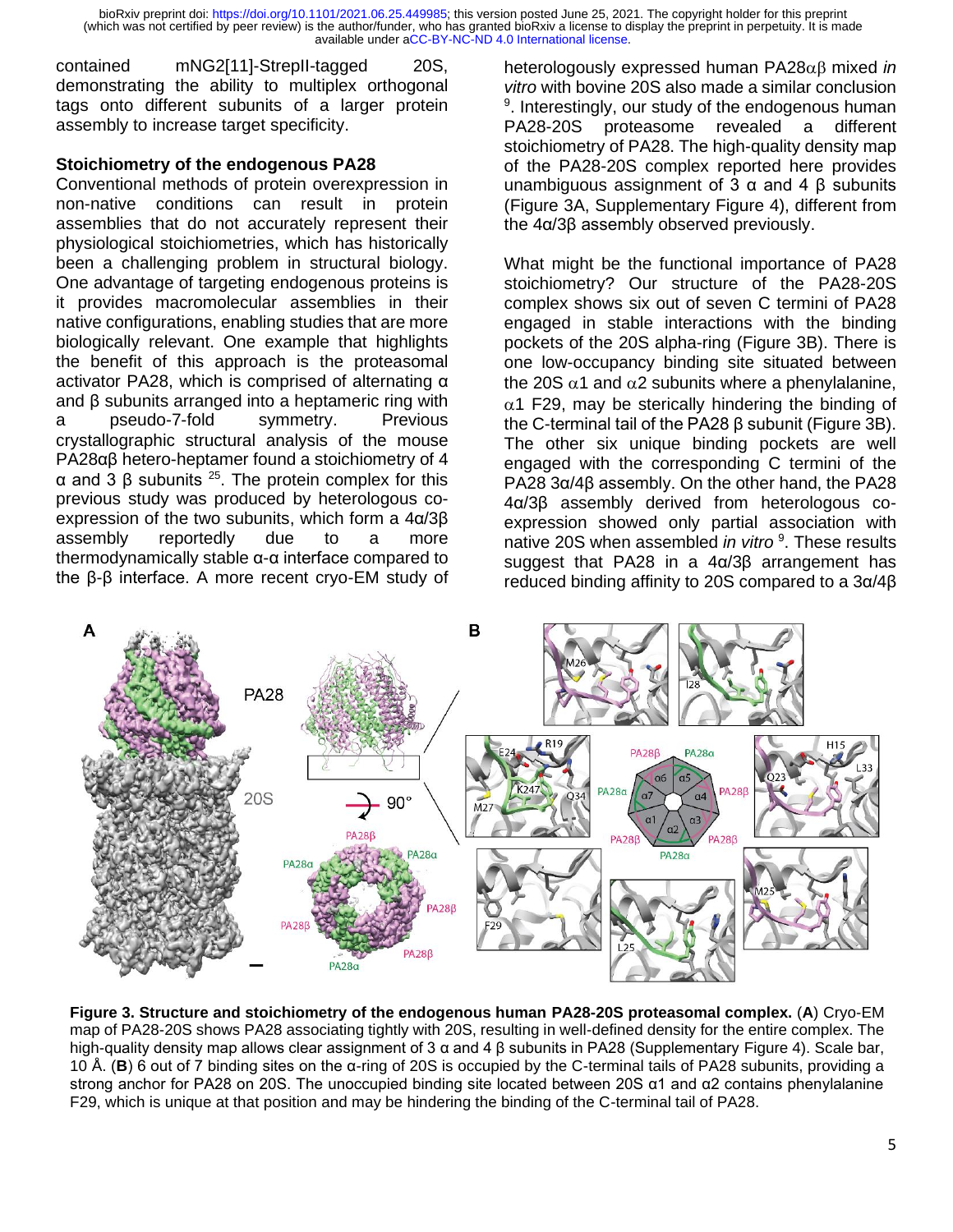configuration. The PA28(3α/4β)-20S complex is likely the stable species under native conditions that facilitates the degradation of oxidized and unfolded proteins in the cell.

#### **Protein loading into the PA28-20S proteasome**

Studying endogenous proteins provides a glimpse into their function under native settings and can offer new insights into their mechanisms of action. While it has been well established that the 20S proteasome is a barrel-shaped protein complex having three inner chambers, the function of this modular architecture is not well understood. The catalytic chamber in the middle of the protein complex contains the proteolytic β subunits that are responsible for cleaving polypeptides, but the function of the two adjacent antechambers is not clear. Interestingly, our cryo-EM map of the PA28- 20S assembly shows additional density in the antechamber of 20S that is adjacent to PA28 (Figure 4A). Binding of PA28 to 20S opens the proteasome

gate to allow entry of unfolded polypeptides, and because the sample is the endogenous complex pulled directly from living cells, it is likely that the density in the 20S antechamber represents unfolded polypeptides that have entered into the proteasome. Indeed, our cryo-EM map of double-capped PA28- 20S-PA28 from the same sample shows additional density in both antechambers of 20S.

The observation of density in the antechamber of the PA28-20S complex suggests that the diffusion of unfolded polypeptides into the PA28-20S proteasome is a relatively fast process while the diffusion of polypeptides from the 20S antechamber into the catalytic chamber is relatively slow. Examination of the restriction between the antechamber and the catalytic chamber reveals the presence of numerous hydrophobic and aromatic amino acids, which may be serving to control the movement of charged polypeptides from the antechamber into the catalytic chamber (Figure 4B).



**Figure 4. Polypeptide loading into PA28-20S and PA28-20S-PA28 proteasomal complexes.** (**A**) Cross-section through the cryo-EM map of PA28-20S shows the presence of additional density inside the antechamber of 20S that is adjacent to PA28. The additional unmodeled density appears disordered and likely represents unfolded polypeptides loaded into the proteasome complex. While only one antechamber is filled in the single-capped PA28-20S assembly, both antechambers of 20S are filled in the double-capped PA28-20S-PA28. Scale bar, 10 Å. (**B**) The restriction between the antechamber and catalytic chamber of 20S is lined with numerous hydrophobic and aromatic amino acids, which may serve to control the movement of unfolded polypeptides from the antechamber into the catalytic chamber. (**C**) Model of polypeptide loading into the proteasome via PA28. Unfolded polypeptides transit quickly through PA28 and into the antechamber of 20S, where they are held prior to degradation. The polypeptides diffuse with slower kinetics into the catalytic chamber of 20S where they are subsequently degraded.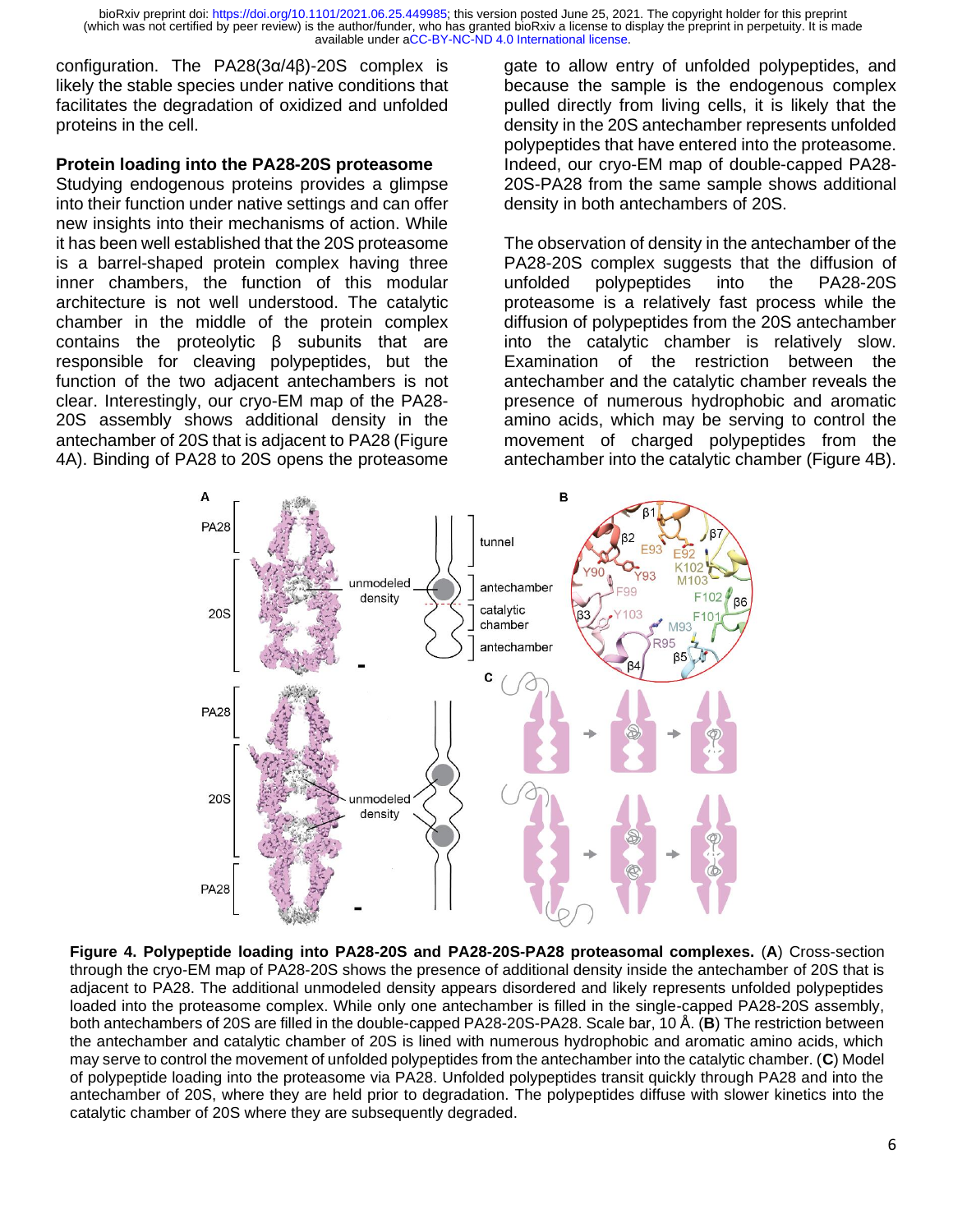Our results suggest a model for protein degradation by PA28-20S whereby unfolded proteins move quickly into the proteasome and held in the antechamber, followed by slower diffusion of the polypeptide into the catalytic chamber for cleavage and degradation (Figure 4C). This model suggests that the upregulation of PA28-20S in response to oxidative stress would help to quickly remove potentially toxic unfolded proteins from the cytoplasm followed by their subsequent degradation. Interestingly, no density is observed in the antechambers of 20S in any of our other proteasome cryo-EM maps, suggesting that this mechanism of peptide loading and degradation may be unique to the PA28-20S proteasome.

## **DISCUSSION**

Many proteins do not behave well when overexpressed in heterologous expression systems, which have made them refractory to structural studies. The approach demonstrated here provides a way to overcome these sample production limitations by enabling the rapid tagging of endogenous proteins in essentially any cell line. Not only does this approach simplify the study of important protein complexes, it also allows the purification of proteins in their cell-specific states. Combining this strategy with disease-relevant cell lines can allow the visualization of proteins in their disease states. These kinds of studies could help us better understand the mechanisms of protein regulation and how proteins become dysregulated in a wide range of maladies.

The targeting and purification of endogenous proteins can co-purify with their native interaction partners as demonstrated with the proteasome in this study. As a model system, prior knowledge about the complexes informed the tagging strategy, including targeting the C termini of the 20S  $\beta$ subunits and the N terminus of the PA28  $\alpha$ -subunit. For cases without prior structural knowledge, the highly efficient CRISPR/Cas knock-in pipeline in combination with FACS described here enables a shotgun approach of tagging multiple subunits in parallel. The approach described here is well suited for the study of the protein interactome, whereby a technique such as mass spectrometry can provide a big picture overview of a protein-protein interaction network while cryo-EM can zoom in and provide a high-resolution view of these interactions. Additionally, cryo-EM offers the ability to classify protein images and quantify the distribution of protein states, enabling insights into how proteins

and protein complexes may change in response to different kinds of stress and cellular conditions. One current limitation in this approach is the potential for protein assemblies to dissociate during cryo-EM sample preparation, which would make it challenging to visualize weak protein-protein interactions. One possible solution would be to cross-link the protein complexes prior to imaging. In addition, improved computational methods to sort heterogenous protein images would also help to identify weak or rare protein-protein interactions in cryo-EM.

Most endogenous proteins exist at much lower concentrations in cells relative to overexpressed proteins, which can make both fluorescence selection and structural analysis of these relatively rare targets challenging. For selection, it has been estimated that  $\sim$  50% of the human proteome is expressed above the FACS detection limit using mNG2[11] tagging <sup>14</sup>, and signal amplification using our recent tag-assisted split enzyme complementation method <sup>26</sup> could further expand the accessible range. For purification, the recent development of affinity grids offers another potential solution to the study of low abundance targets  $27,28$ . Tagging endogenous proteins and purifying them directly on an EM grid can drastically reduce the amount of sample required for structural studies by avoiding intermediate steps  $27$ . Additionally, pulling down proteins directly from lysate can reduce the time the protein spends outside the cell environment, which can help to preserve their native protein-protein interactions and the integrity of delicate protein complexes.

One exciting future direction stemming from the concepts described here is the study of endogenous proteins from animal models. This can allow the structural analysis of proteins from their physiological contexts, which could open new avenues in the study of aging and neurodegenerative disorders. While the study of proteins from native sources offers many exciting prospects for structural biology and beyond, challenges remain. Improved methods to tag endogenous proteins with low expression and optimized strategies to target native proteins from animal models will be critical areas for future development.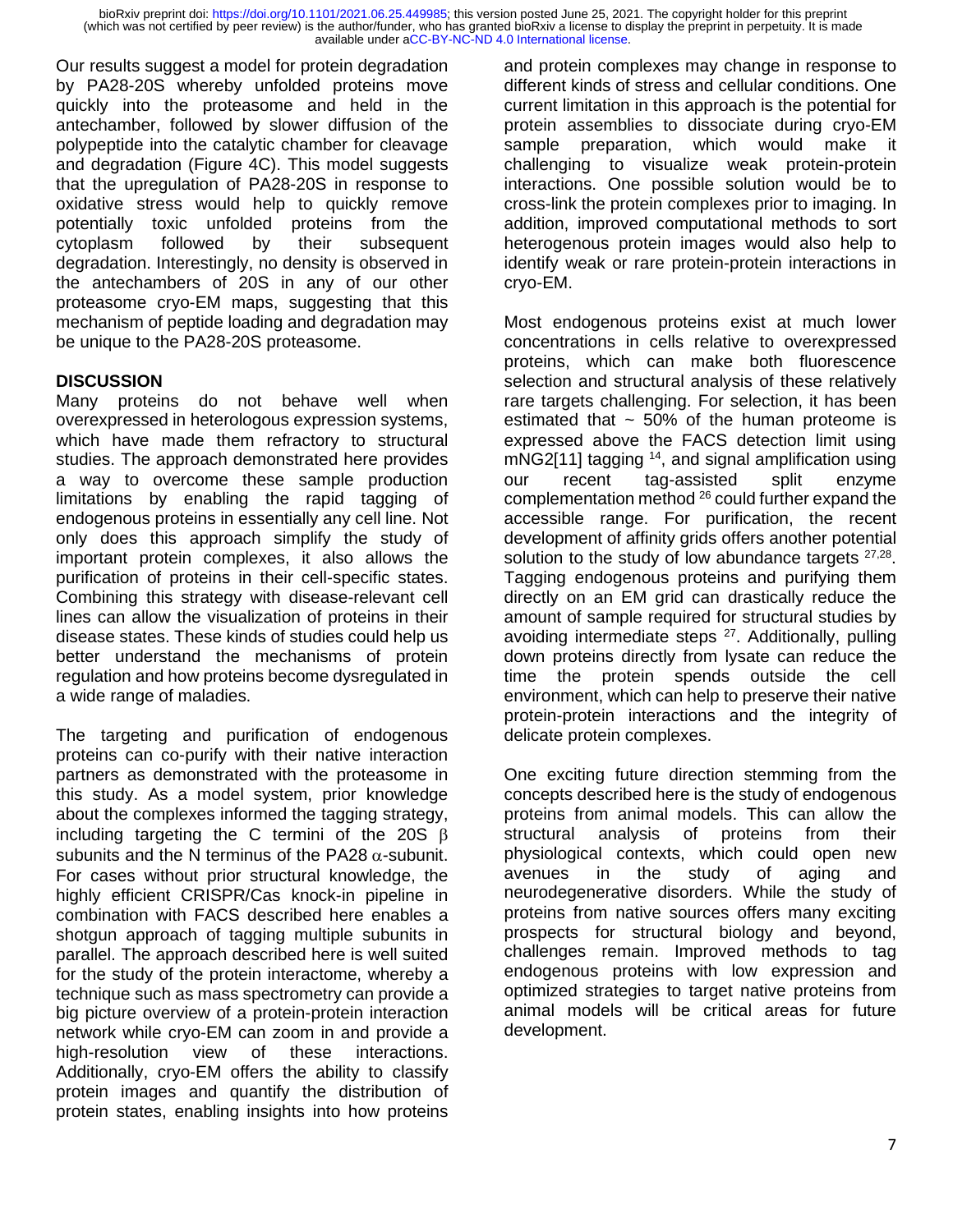## **METHODS**

*Primers for guide RNA (gRNA) synthesis* ML557: TAATACGACTCACTATAG ML558: AAAAAAAGCACCGACTCGGTGC ML611: AAAAAAAGCACCGACTCGGTGCCACTTTTTCAA GTTGATAACGGACTAGCCTTATTTAAACTTGCT ATGCTGTTTCCAGCATAGCTCTTAAAC PSMB2 oligo: TAATACGACTCACTATAGGATGTTAGGAGCCCT GTTTGGTTTAAGAGCTATGCTGGAA PSMB6 oligo: TAATACGACTCACTATAGTTATTGCATACTAGAA TCCCGTTTAAGAGCTATGCTGGAA PSMB7 oligo: TAATACGACTCACTATAGGCCACCCACTGATGC CATTCGTTTAAGAGCTATGCTGGAA PSME1 oligo:

TAATACGACTCACTATAGCCCGGTCATGGCCAT GCTCAGTTTAAGAGCTATGCTGGAA

#### *Single strand DNA for homology-directed repair (HDR)*

PSMB2-mNG211-StrepII:

ATTGACAAAAATGGCATCCATGACCTGGATAAC ATTTCCTTCCCCAAACAGGGCTCCGGCAGCAC CGAGCTCAACTTCAAGGAGTGGCAAAAGGCCT TTACCGATATGATGGGGAGTGCGTGGTCCCAC CCTCAATTCGAGAAGTAACATCATGTCCTCCCT CCCACTTGCCAGGGAACTTTTTTTTGATGGGCT **CCTTT** 

#### PSMB6-mNG211-StrepII:

CAAGTACTTTTGGGAGACCAGATACCCAAATTC GCCGTTGCCACTTTACCACCCGCCGGCAGCAC CGAGCTCAACTTCAAGGAGTGGCAAAAGGCCT TTACCGATATGATGGGGAGTGCGTGGTCCCAC CCTCAATTCGAGAAGTGAATACTGGGATTCTAG TATGCAATAAGAGATGCCCTGTACTGATGCAAA ATTTA

#### PSMB7-mNG211-StrepII:

ATCACTCCTCTGGAGATTGAGGTGCTGGAAGA AACAGTCCAAACAATGGACACTTCCGGCAGCA CCGAGCTCAACTTCAAGGAGTGGCAAAAGGCC TTTACCGATATGATGGGGAGTGCGTGGTCCCA CCCTCAATTCGAGAAGTGAATGGCATCAGTGG GTGGCTGGCCGCGGTTCTGGAAGGTGGTGAG **CATTGAGGC** 

ALFA-sfCherry211-PSME1:

CCCACTCCACTCCTTGTGCGGCGCTAGGCCCC CCGTCCCGGTCATGCCTTCTAGATTAGAAGAG GAATTGAGACGACGATTGACTGAACCAGGATC

TTATACTATCGTTGAACAATACGAGAGAGCTGA GGCAAGACACTCTACAGGTTCTGGCGCCATGC TCAGGGTCCAGCCCGAGGCCCAAGCCAAGGT **GAGCGCCG** 

#### *gRNA IVT Template Synthesis*

The IVT template for LMNA gRNA was made by PCR (Supplementary Figure 1). The reactions were completed in a 100μL reaction containing 50μL 2x Phusion MM, 2 μL ML557+558 mix at 50 μM, 0.5 μL ML611 at 4 μM, 0.5 μL of each gene-specific oligo at 4 μM, and 47 μL DEPC H20. PCR program: 95°C, 3 min; 20 X (98°C, 20 s; 57°C, 15 s; 72°C, 5 s); 72°C, 60 s. The PCR product was purified using a Zymo DNA Clean and Concentrator Kit (Zymo Research D4013).

#### *gRNA Synthesis*

IVT was carried out using the HiScribe T7 Quick High Yield RNA Synthesis Kit (NEB E2050S) with the addition of RNAsin (Promega N2111). Purification of mRNA was performed using the RNA Clean and Concentrator Kit (Zymo Research R1017). gRNA was stored at -80C immediately after measuring concentration and diluting to 130 μM.

#### *Cas9 HDR Knock-Ins*

Ribonucleoproteins (RNP's) were generated in 40 μL reactions consisting of 4μL of sgRNA at 130 μM, 10μL of purified Cas9 at 40 μM, 6μL of HDR template at 100 μM, 8μL of 5× Cas9 Buffer, and DEPC  $H_2O$  up to 40 µL. HDR template ultramer sequences synthesized from IDT are provided above.

In a sterile PCR or microcentrifuge tube, Cas9 Buffer, DEPC H2O, and sgRNA were mixed and incubated at 70 °C for 5 min to refold the gRNA. During this step, 10 μL aliquots of purified Cas9 at 40 μM were thawed on ice and once thawed were slowly added to the diluted sgRNA in Cas9 buffer and incubated at 37 °C for 10 min for complex formation.

Finally, 6μL of each ultramer donor was added to the RNP mix, and all samples were kept on ice until ready for nucleofection. For efficient recovery post-KI, a 6-well plate with 2mL of Expi293F expression media (ThermoFisher) per well was incubated at 37 °C. An appropriate amount of supplemented Amaxa solution corresponding to the number of KIs to be performed was prepared at room temp in the cell culture hood. For each sample, 65.6 μL of SF solution and 14.4 μL of supplement was added to an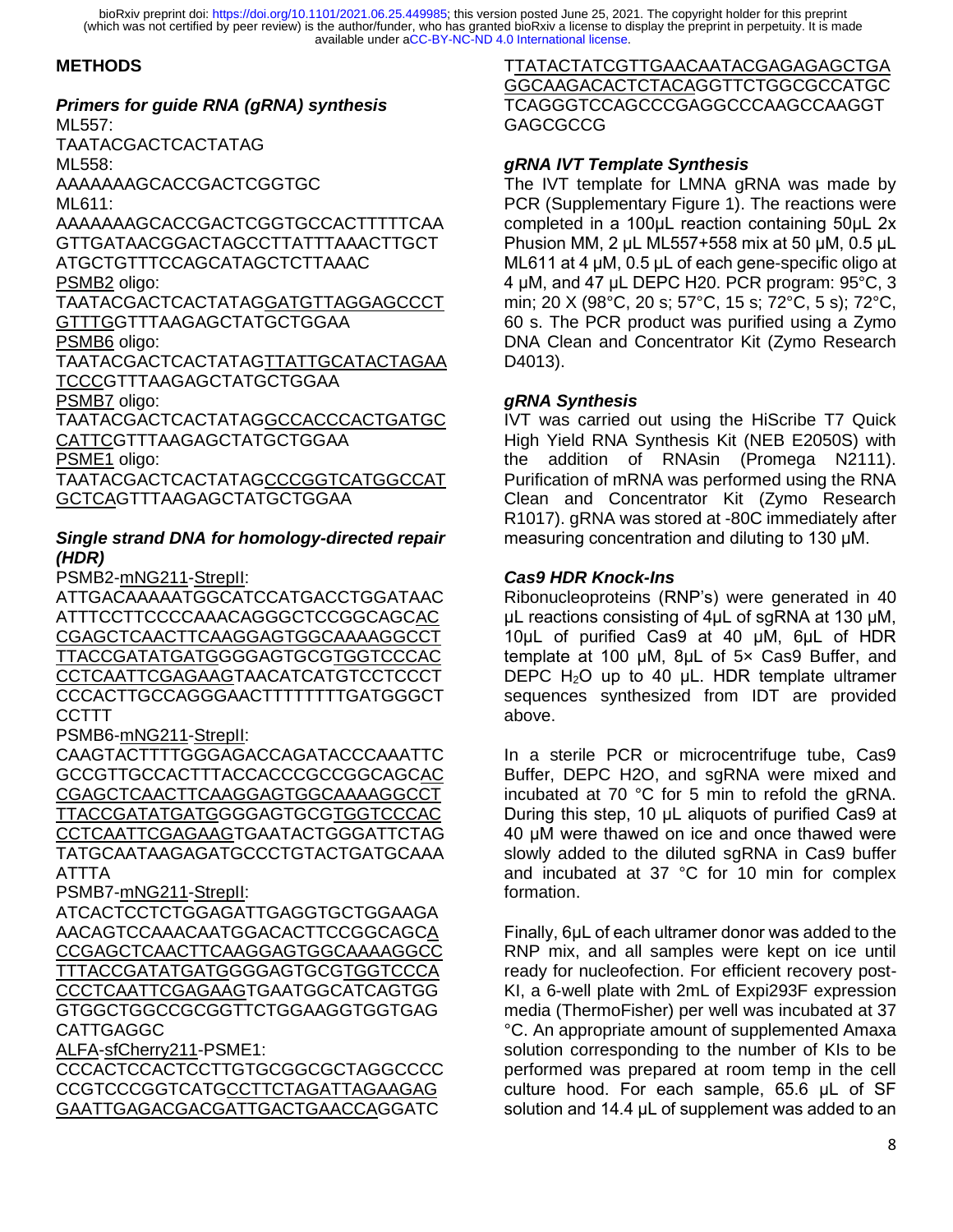Eppendorf tube for a total of 80 μL per KI. Amaxa nucleofector instruments/computers were then turned on and kept ready for nucleofection.

Expi293F cells were harvested into a sterile tube and counted. A volume equivalent to 800k cells per KI was transferred to another tube and centrifuged at 500g for 3 min. Supernatant was removed and cells were resuspended in 1 mL of PBS to wash. The cells were centrifuged again at 500g for 3 min. PCR tubes containing RNPs were brought into the TC hood. Cells were resuspended in supplemented Amaxa solution at a density of 10k cells/μL. 80μL of the cell resuspension was added to each 10μL RNP tube. The cell/RNP mix was pipetted into the bottom of the nucleofection plate. The nucleofection was carried out in cuvettes on a Lonza Nucleofector X Unit (Lonza AAF-1002X) attached to Lonza 4D Nucleofector Core Unit (Lonza AAF-1002B). Cells were nucleofected using FS-100 program and recovered using 400 μL of media from the prewarmed 6-well plate and transferred to the corresponding well. The cells were incubated at 37  $^{\circ}$ C and 8 % CO<sub>2</sub>.

Once cells expanded to the point where they began to detach from the well bottom, the plate was transferred to a shaker operating at 120 RPM and incubated at 37 °C and 8 %  $CO<sub>2</sub>$ . The next day, the cells were transferred to a 125 ml vented flat-bottom Erlenmeyer flask containing 20 ml Expi293F media and incubated at 37 °C and 8 %  $CO<sub>2</sub>$  with shaking at 120 RPM until the cell density reached 1 million/ml.

#### *Transfection of mNG2(1-10)*

To prepare transfection mixture, 20 ug of DNA plasmid containing mNG21-10 was added to 1 ml of Opti-MEM (Gibco) in one tube and 53 ul of ExpiFectamine 293 (Gibco) was added to 1 ml of Opti-MEM (Gibco) in a separate tube. The mixture was incubated at room temperature for 5 mins. The Opti-MEM containing Expifectamine 293 was then added to the solution containing DNA, inverted multiple times to mix, and then incubated at room temperature for 25 mins. The transfection mixture was then added to 20 million Expi293F cells in 20 ml of media in a 125 ml vented flat-bottom Erlenmeyer flask. The cells were incubated at 37 °C for 2 days with shaking at 120 RPM.

#### *Flow Cytometry Analysis and FACS*

FACS sorting and flow cytometry was performed on a BD FACSAria II in the Laboratory for Cell Analysis at UCSF. mNG2 signal was measured with the 488 nm laser and 530/30 bandpass filter. 1 million cells/sample were sorted into Eppendorf tubes and then plated in a 6-well plate. The 6-well plate was incubated at 37 °C and 8 %  $CO<sub>2</sub>$  for 2 days with shaking at 120 RPM.

#### *cDNA Analysis*

Total RNA was extracted from 1 million cells using the Monarch Total RNA Miniprep Kit (NEB, #T2010S). We prepared cDNA from 1µg of extracted RNA using LunaScript® RT SuperMix Kit (NEB, #E3010). No Template and No Reverse Transcriptase controls (NTC and NRT) were performed in parallel to cDNA preparations. Sequencing confirmation of amplicons was completed by Elimbio.

#### *Negative Stain TEM Imaging*

Negative stain EM grids were prepared following established protocol  $^{29}$ . Specifically, 3.5  $\mu$ L of purified proteasome complexes at 0.02 mg/ml was pipetted onto a continuous carbon coated grid and incubated at room temperature for 60 s. The sample was blotted using filter paper. Immediately, 3.5 μL of 2% (w/v) uranyl formate was pipetted onto the grid and blotted away with filter paper. This treatment with uranyl formate stain was repeated two more times, except an addition of a 30 s wait between stain application and blotting during the last cycle. The grid was left to dry at room temperature for 2 mins. The grids were imaged in a FEI Tecnai T12 fitted with a Gatan US4000 CCD camera. The images were processed using CryoSPARC 30.

# *Cryo-EM Imaging and data processing*

To prepare sample grids, 3.5 μL of purified proteasome complexes at 2 mg/ml was applied to a Quantifoil Au 300 mesh 1.2/1.3 grid in a Vitrobot Mark IV (Thermo), blotted, and plunge frozen in liquid ethane. The sample grids were imaged in a FEI Polara equipped with field emission source and operated at 300kV. Cryo-EM data acquisition is performed by using SerialEM  $31$ . Images were recorded using a K2 Summit electron detector operated in super-resolution mode using 8 electrons/pixel/second at 1.22 Angstroms/physical pixel. The images were corrected for specimen drift using MotionCor2<sup>32</sup>. Non-dose weighted sums were used for CTF determination using gCTF, and dose weighted sums were used for the rest of single particle cryo-EM image processing. Particle picking, classification and refinement were processed in CryoSPARC  $30$  and cisTEM  $33$ . Atomic models were built into the cryo-EM density maps using Coot 34,35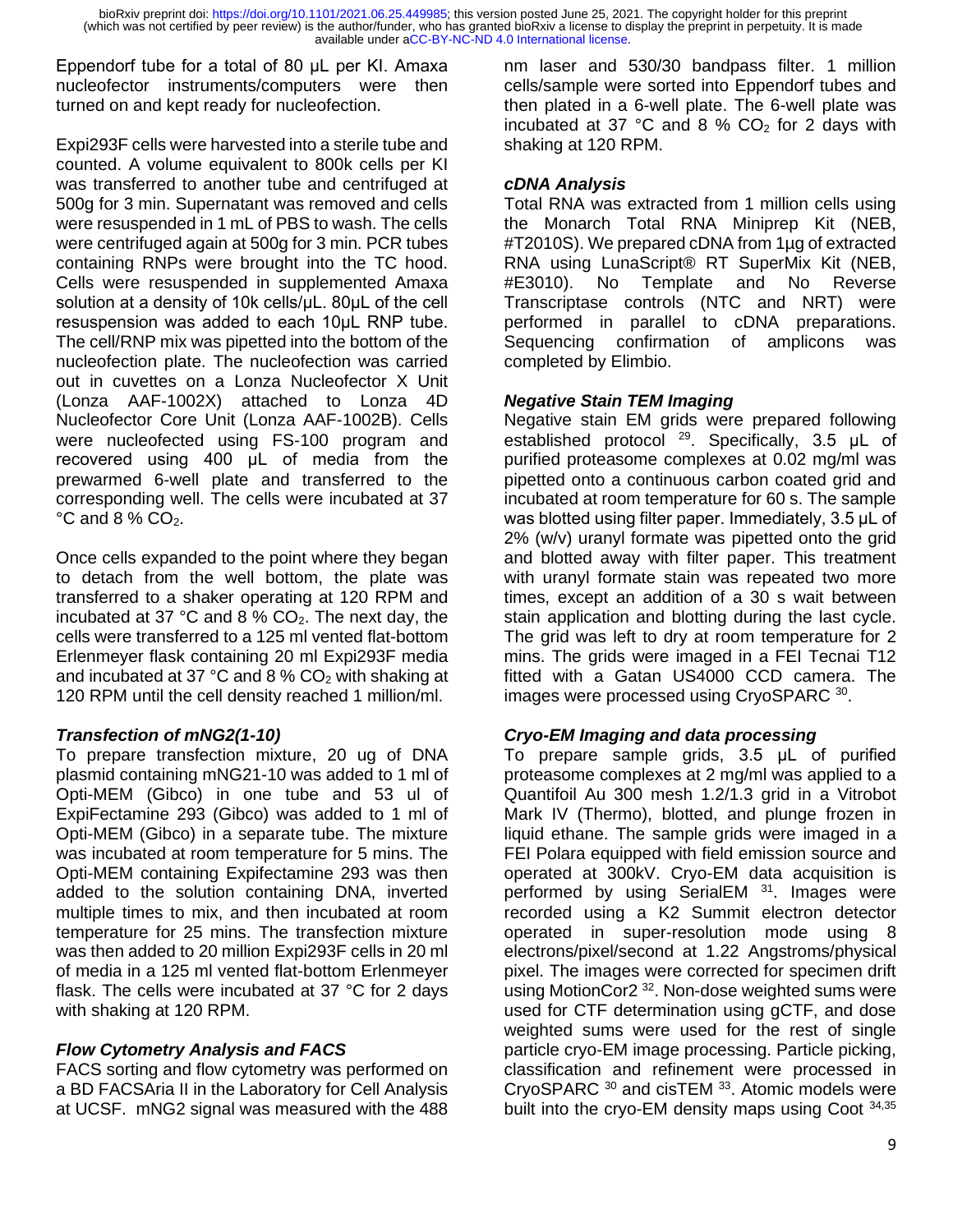and Phenix <sup>36,37</sup>. The resulting cryo-EM maps and models were visualized using UCSF Chimera <sup>38</sup>.

# **Data Availability**

Cryo-EM density maps and atomic models reported in this study have been deposited in the Electron Microscopy Data Bank (EMDB) and Protein Data Bank (PDB) under the accession codes EMD-24275 and PDB 7NAN (20S), EMD-24276 and PDB 7NAO (PA28-20S), EMD-24277 and PDB 7NAP (PA28- 20S-PA28), and EMD-24278 and PDB 7NAQ (PA200-20S).

# **Acknowledgement**

This work is supported by grants from National Institute of Health (R35GM140847 and P50AI150476 to Y.C. and R01GM124334 and R01GM131641 to B.H). Instruments at UCSF Cryo-EM facilty are partially supported by grants from National Institute of Health (S10OD020054, S10OD021741 and S10OD026881) and Howard Hughes Medical Institute. B.H. is a Chan Zuckerberg Biohub investigator. Y.C. is an Investigator of Howard Hughes Medical Institute.

# **Author contribution**

S.M. designed the Cas9 guide RNA and DNA, and performed the CRISPR knock-in and FACS. J.Z. prepared the cells and carried out protein purification, cryo-EM data acquisition and processing. J.Z., S.M., B.H and Y.C. conceived the project, interpreted the results and wrote the manuscript.

# **Reference**

- 1 Mehta, P., Woo, P., Venkataraman, K. & Karzai, A. W. Ribosome purification approaches for studying interactions of regulatory proteins and RNAs with the ribosome. *Methods Mol Biol* **905**, 273-289, doi:10.1007/978-1-61779-949-5\_18 (2012).
- 2 Runswick, M. J. *et al.* The affinity purification and characterization of ATP synthase complexes from mitochondria. *Open Biol* **3**, 120160, doi:10.1098/rsob.120160 (2013).
- 3 Yan, Z. *et al.* Structure of the rabbit ryanodine receptor RyR1 at near-atomic resolution. *Nature* **517**, 50-55, doi:10.1038/nature14063 (2015).
- 4 Ho, C. M. *et al.* Malaria parasite translocon structure and mechanism of effector export. *Nature* **561**, 70-75, doi:10.1038/s41586-018- 0469-4 (2018).
- 5 Herbst, D. A. *et al.* Structure of the human SAGA coactivator complex: The divergent

architecture of human SAGA allows modular coordination of transcription activation and cotranscriptional splicing. *bioRxiv* **doi: <https://doi.org/10.1101/2021.02.08.430339>** (2021).

- 6 Leonetti, M. D., Sekine, S., Kamiyama, D., Weissman, J. S. & Huang, B. A scalable strategy for high-throughput GFP tagging of endogenous human proteins. *Proc Natl Acad Sci U S A* **113**, E3501-3508, doi:10.1073/pnas.1606731113 (2016).
- 7 Glickman, M. H. & Ciechanover, A. The ubiquitin-proteasome proteolytic pathway: destruction for the sake of construction. *Physiol Rev* **82**, 373-428, doi:10.1152/physrev.00027.2001 (2002).
- 8 Opoku-Nsiah, K. A. & Gestwicki, J. E. Aim for the core: suitability of the ubiquitin-independent 20S proteasome as a drug target in neurodegeneration. *Transl Res* **198**, 48-57, doi:10.1016/j.trsl.2018.05.002 (2018).
- 9 Chen, J. *et al.* Cryo-EM of mammalian PA28alphabeta-iCP immunoproteasome reveals a distinct mechanism of proteasome activation by PA28alphabeta. *Nat Commun* **12**, 739, doi:10.1038/s41467-021-21028-3 (2021).
- 10 de la Pena, A. H., Goodall, E. A., Gates, S. N., Lander, G. C. & Martin, A. Substrate-engaged 26S proteasome structures reveal mechanisms for ATP-hydrolysis-driven translocation. *Science* **362**, doi:10.1126/science.aav0725 (2018).
- 11 Dong, Y. *et al.* Cryo-EM structures and dynamics of substrate-engaged human 26S proteasome. *Nature* **565**, 49-55, doi:10.1038/s41586-018-0736-4 (2019).
- 12 Toste Rego, A. & da Fonseca, P. C. A. Characterization of Fully Recombinant Human 20S and 20S-PA200 Proteasome Complexes. *Mol Cell* **76**, 138-147 e135, doi:10.1016/j.molcel.2019.07.014 (2019).
- 13 Kamiyama, D. *et al.* Versatile protein tagging in cells with split fluorescent protein. *Nat Commun* **7**, 11046, doi:10.1038/ncomms11046 (2016).
- 14 Cho, N. H. *et al.* OpenCell: proteome-scale endogenous tagging enables the cartography of human cellular organization. *bioRxiv* **doi: <https://doi.org/10.1101/2021.03.29.437450>** (2021).
- 15 Feng, S. *et al.* Improved split fluorescent proteins for endogenous protein labeling. *Nat Commun* **8**, 370, doi:10.1038/s41467-017- 00494-8 (2017).